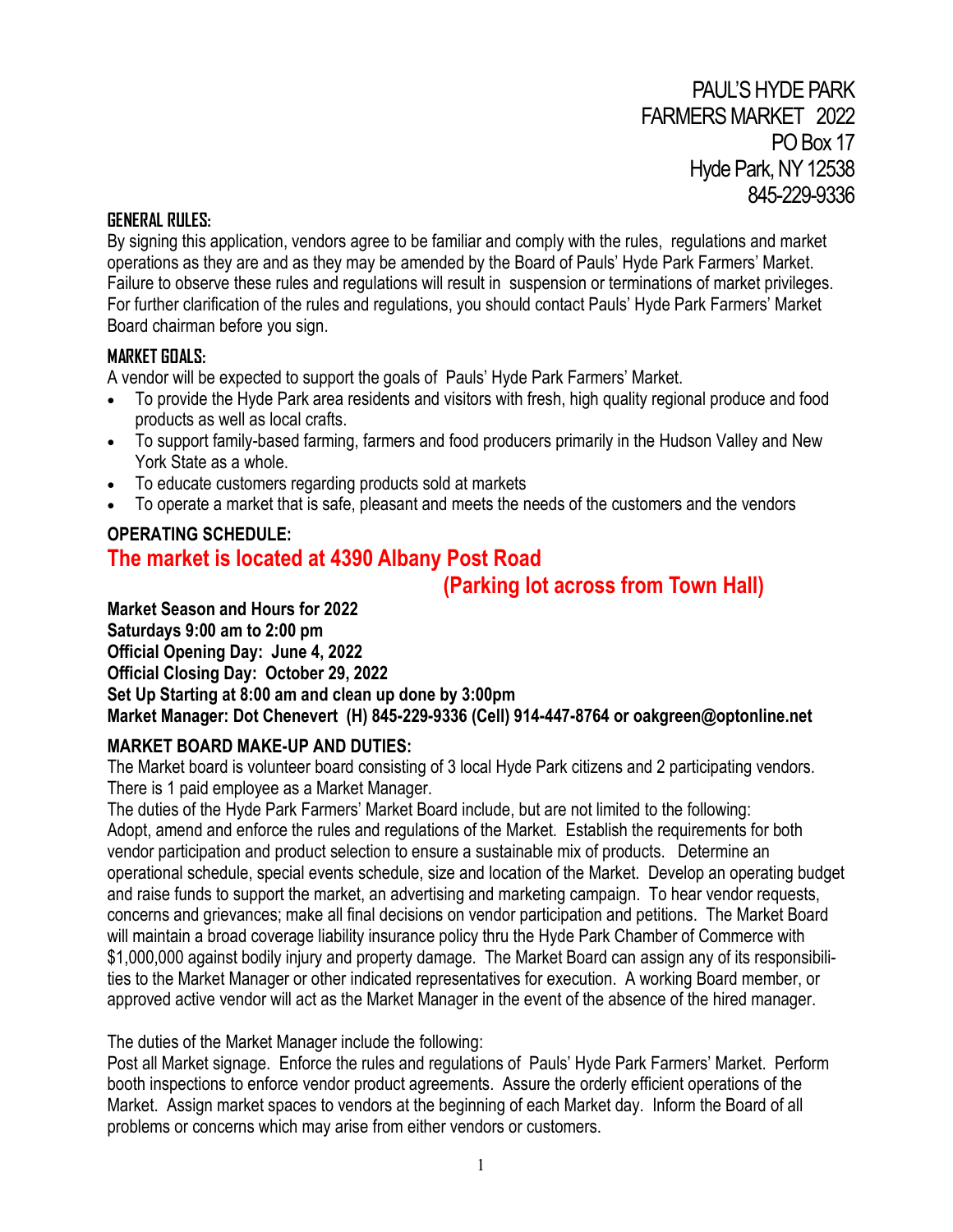## **VENDOR RESPONSIBILITIES:**

Vendors may participate in Pauls' Hyde Park Farmers' Market at the invitation and permission of Pauls' Hyde Park Farmers' Market only. Vendors wishing to sell the following products are invited to apply for permission:

- Fresh foods such as local Hudson Valley grown fresh fruits, vegetables, plants, flowers, meat, poultry, eggs, and mushrooms
- Prepared foods such as locally produced dairy products, baked goods, smoked meats and fish, relishes, salsa, sauces, dried foods, honey, maple syrup, , herbs and herbal products.
- Specialty products such as cookbooks, market bags, ice, beverages such as coffee, tea, coco and other refreshments
- Crafts such as local "organic" or agriculturally related products such as soaps, candles, wool goods, hand made jewelry will limited to one of each kind to keep a balance in the Market.

*Sale of products not listed above must be approved at least one week in advance by the Market manager and/or the Market Board. Vendors may not sell any products not approved by the Board.* Becoming a vendor at the Hyde Park Farmers' Market is a prerequisite to selling any product at the Market. Unauthorized solicitation, political or otherwise, is strictly prohibited at the Market.

Vendors are required to complete and submit the following forms: **NO** Application will be accepted without the following:

- **1. Application page with vendor contact information and products description (Page 1)**
- **2. Page with Signatures for the: (Page 2)**
	- **Application/Product Agreement Form**
	- **Hold Harmless Agreement**
	- **Rules & Regulations Agreement**
- **3. Product page with either produce to be presented or products to be sold (Page 3)**
- **4. Annual membership dues in the amount of \$25 Checks made out to Pauls' Hyde Park Farmers Market**
- **5. A copy of all applicable state and local licenses including board of health**
- **6. Certificates of Insurance for one million dollars each in general liability coverage stating that both Paul's Hyde Park Farmers' Market, The Hyde Park Chamber of Commerce and Hyde Park Motors listed as additional insured.**

**Non Profit Organizations**: Not-for-profit community organizations, (Scouts, Service Organizations, Churches) who wish to sell a product as a fund raiser, can rent a space for \$20.00 per date with permission of the Market Manager or Board member. The purpose/product to be sold must be submitted in writing one week in advance and the Market Manager and/or Board member will retain the right to give permission Any not-for-profit groups who wish only to promote their organization or future event for their organization, may ask permission to use the community tent. Permission must be requested at least one week in advance. *NO political campaigning is allowed.*

# **ATTENDANCE:**

The Hyde Park Farmers' Market operates as a *rain or shine basis*. Full time vendors are required to attend all dates in the market season unless the market is officially cancelled due to extreme weather conditions. Part time or seasonal vendors are required to attend all dates listed on their application unless the market is official canceled due to extreme weather conditions. Vendors can contact the market Manager to see if extreme weather conditions has caused a cancellation of the market.

In the event that a vendor can not attend or will be late for a Market day, the vendor **must** notify the Market

manager,

# **Dot Chenevert @ 229-9336 or 914-447-8764**

as soon as possible or no later that the Friday evening before or before 7:00 on the morning of the Market. **Failure to inform the Market Manager of non-attendance will be termed an unauthorized absence and be subject to a fine of \$25.00. Three unauthorized absences will result in a fine of \$75.00 and the vendor will be subject to termination at the discretion of the Market Board.**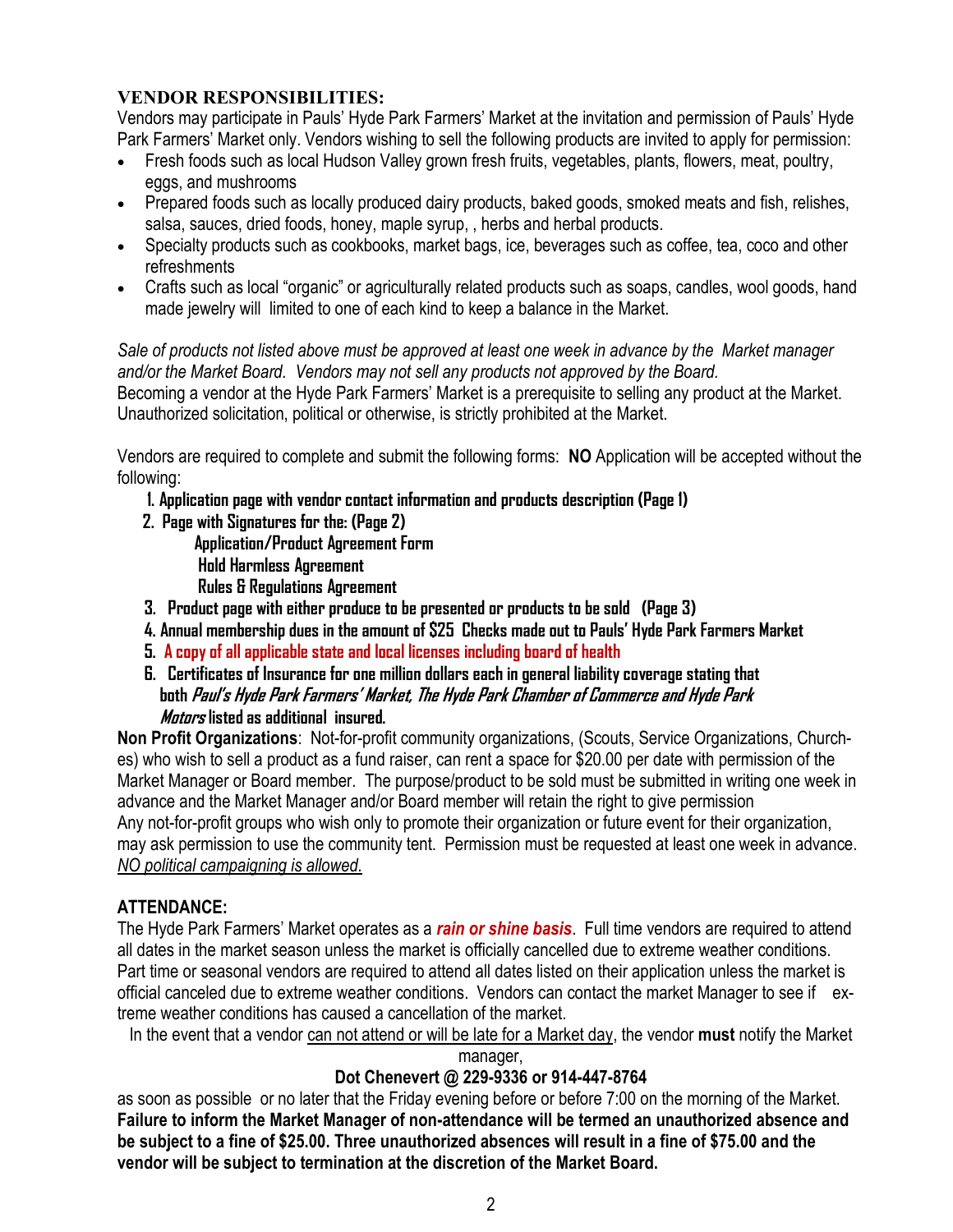# **VENDOR & BOOTH FEES**

Vendors shall pay **a**nnual membership dues of \$25.00 The fee for a full season vendor will be \$20.00 per week, per allotted space and \$10.00 for each additional space adjacent to the main site. *Space is 10' frontage by 20' deep.* Fees will be collected during market operation on each Saturday. Fees can be paid in one month blocks.

*There will be a \$45 return check charge.*

#### **PRODUCT SELECTION:**

A product Agreement Form shall be submitted annually by the vendor indication what he/she proposes to sell at the market. All required information shall be provided for a complete submission. Only those items that are approved may be sold at the market. Vendors who are approved to sell particular products at the market shall bring items in sufficient quantity to satisfy customer demand. If a vendor is unable to supply an approved product in sufficient quantity, the vendor may purchase items from another approved grower or vendor. All alternative providers shall be listed on the Purchasers Section Form to include farm name, address and phone number. If a vendor is still not able to provide sufficient approved items, then the Market Board will give permission for another vendor to sell. Non-approved items presented by a vendor for sale will be asked to be removed from the market. Failure by a vendor to abide by the Product Agreement may result in fines, suspension or termination. These measures are to ensure a sustainable product mix by maintaining an adequate variety and quantity of products for customer demand in accordance with the natural availability of those products within our growing region.

#### **PRODUCT GUIDELINES:**

All applicable federal, state and local regulations shall be adhered to when selling approved products. Goods presented for sale are expected to be of the highest quality. It PHPFM determines that a vendor offers inferior quality products, the vendor will be asked to remove the item (s).

## **AGRICULTURAL PRODUCTS:**

All agricultural products displayed and presented for sale shall be grown by the vendor on land owned or operated by the vendor. *No non-local produce will be allowed.* Limited agricultural products purchased from other approved local farm/producers is allowed when accepted vendor is unable to provide sufficient items to meet customer demands. All providers shall adhere to the vendors Product Agreement and Rules and Regulations of the Hyde Park Farmers' Market. Permission to substitute produce not grown by selling vendor must be given by either the Market Manager or a Member of the PHPFM board. Produce offered for sale shall be grown, harvested and cared for post harvest so as to assure customers receive fresh, high quality fruits and vegetables. Agricultural products should be free of visible defects, disease or insect problems and should meet standards for quality, freshness, size and grade.

## **FOOD PRODUCTS**:

All prepared and processed food products displayed and presented for sale shall be produced by the vendor in a approved local production facility. Items are encouraged to contain ingredients that are either grown by or purchased from local farmers or dairies. The purchase of prepared or processed food products from other local farmers and /or producers to be presented for sale is allowed only when approved on the vendor's Product and Purchasers Agreement Forms and when in compliance with the rules and regulations. Food products presented for sale shall be free of defects and shall meet standards for quality and freshness. All products shall be packaged and labeled in accordance with NY State regulations.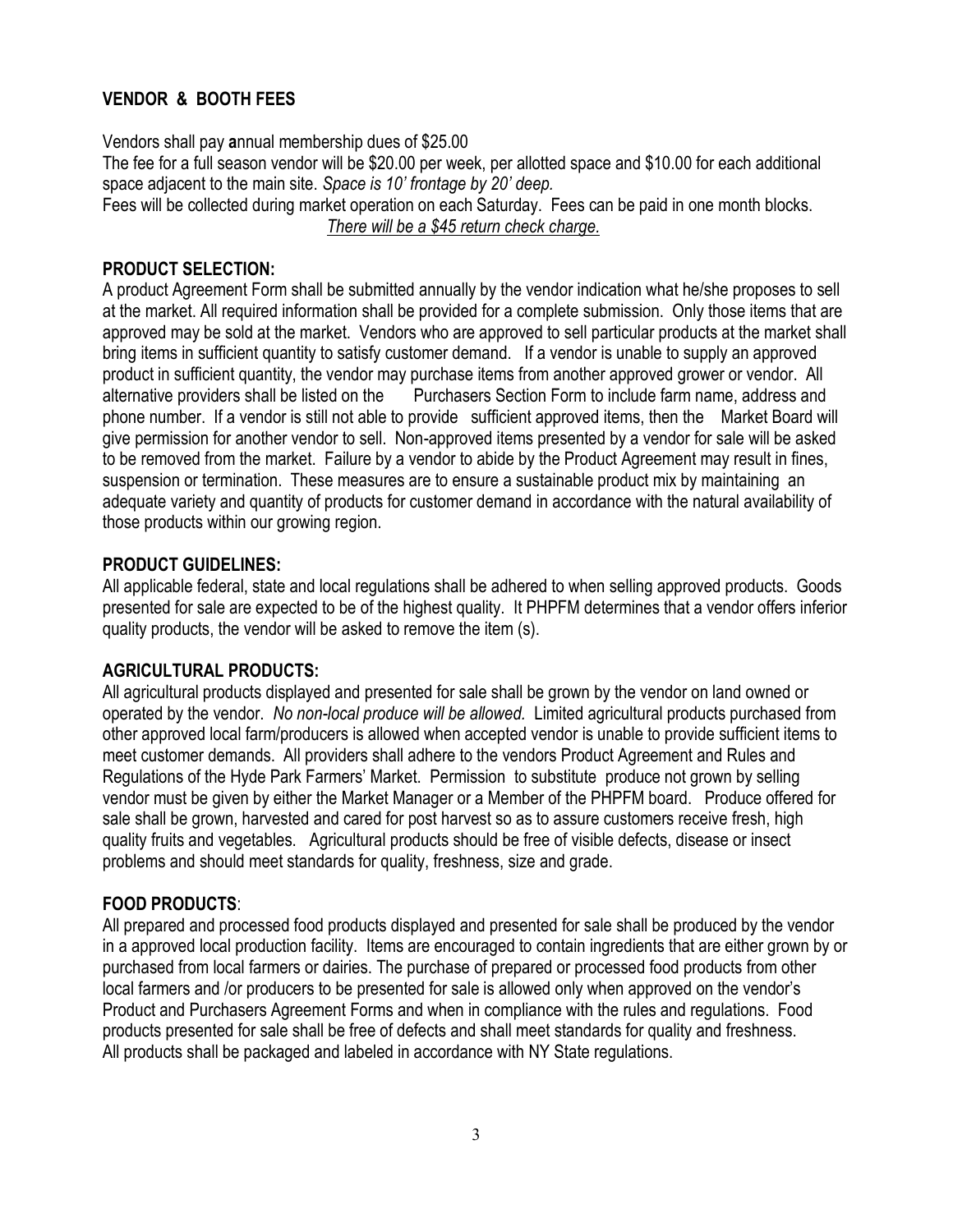#### **BAKED GOODS:**

All baked goods displayed and presented for sale shall be freshly baked and prepared from scratch by the vendor in an approved local production facility and should contain ingredients that are either grown or purchased from local farmers. It is encouraged to use locally grown fruits, vegetables and dairy goods when ever possible. Food products presented for sale shall be free of defects and shall meet standards for quality an d freshness. *Unwrapped baked goods shall be covered and protected from the environment at all times.*  Wrapped baked goods shall be packaged and labeled in accordance to NY State law.

#### **FLOWER PRODUCTS AND PLANTS:**

All flowers products and plants displayed and presented for sale shall be produced by the vendor on land owned or operated by the vendor or in an approved local production facility. Flower products, bedding plants and house plants should be free of defects, disease or insect problems and should meet standard for quality.

#### **BEER AND WINE:**

All wine products displayed and presented for sale shall be produced by the vendor in an approved local production facility and shall contain ingredients that are either self grown or purchased from local farmers. All beer product displayed and presented for sale shall be produced by the vendor in an approved local facility and shall contain ingredients that are either self grown or purchased from a local farmers when applicable. All wine and beer products presented for sale shall be free from defects and shall meet standards for quality. All produces shall be packaged and labeled in accordance with NY State regulations.

#### **SIGNAGE:**

All vendors are required to display in a clearly visible location, an attractive sign with the name and location of the their farm or business. All items presented for sale must be labeled properly and priced clearly. All items that have been purchased from other local farmers/producers are required to be labeled or have signage indicating the name of the local farmer/producer from whom they were purchased. Customers queries regarding farming/production practices shall be answered factually. Vendors are encouraged to have business cards or brochures available for customers. All growers/producers claiming organic status and wishing to advertise produce or other products as organic, shall be required to display appropriate certification. Customer queries regarding farming/production practices shall be answered factually.

#### **STATE AND LOCAL REGULATIONS:**

Vendors are individually responsible for conforming to all applicable Local, State and Federal laws and regulations.

Vendors selling taxable items shall display a valid NYS Certificate of Authority.

Vendors selling nursery an greenhouse crops shall display a valid NYS Nursery license.

Vendors selling processed foods, prepared foods and other perishable items shall do so in compliance with the requirements of the NYS Health Department and/or the Department of Agriculture and Markets. Vendors selling by weight shall have scales approved by the Dutchess County Dept. of Weights and Measures..

Vendors selling by volume shall use standard size containers such as pint, quart, etc. Vendors selling beer and/or wine shall display a valid NYS License

**PETS:** Vendors are asked to not bring pets to the market unless cleared with the Market Manager